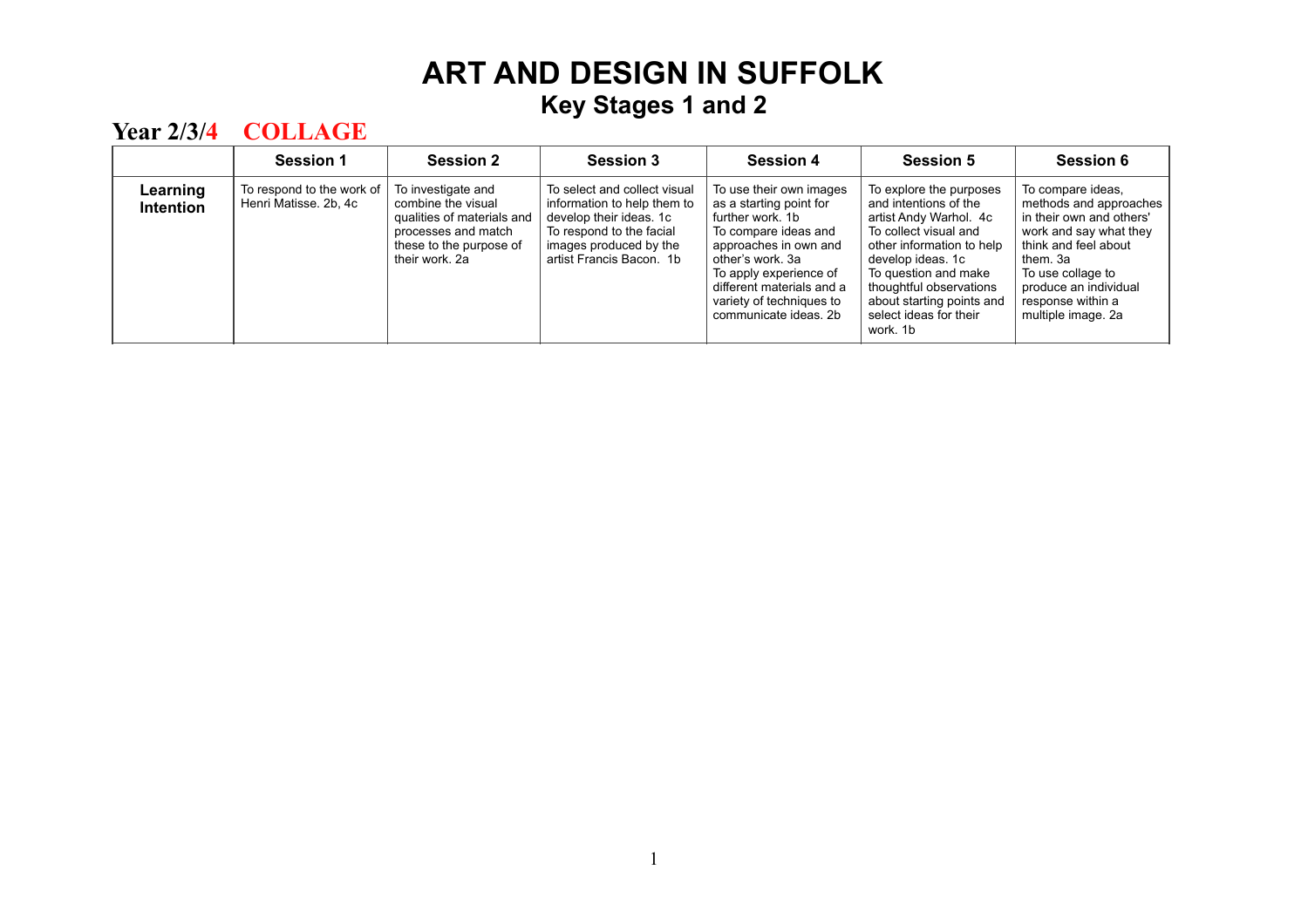| <b>Activity</b> | <b>MATISSE-THE</b><br>DANCE'<br>Talk to the children about<br>'The Dance' by Matisse.<br>Discuss the way in which<br>Matisse has described<br>movement through the<br>use of simple figurative<br>forms. Explore the way in<br>which Matisse has<br>recorded the position of<br>each part of the dancers'<br>bodies. Model for the<br>children how to tear<br>pieces of paper to<br>represent parts of the<br>body. Ask them to use<br>separate pieces for the<br>head, torso, two limb<br>sections for each arm<br>and leg, feet and hands.<br>Ask the children to<br>experiment with the<br>arrangement of the paper<br>pieces to describe the<br>'frozen' position of a<br>figure in motion. Use<br>sketchbooks to explore<br>this process. | →<br>Discuss the figures<br>produced in the last<br>session. Ask the children<br>to develop their ideas by<br>inviting them to explore<br>the making of an image<br>of a group of figures on a<br>single background.<br>Model for the children<br>the use of coloured<br>tissue paper to explore<br>overlapping figures.<br>Encourage them to<br>explore colour mixing by<br>exploiting the translucent<br>nature of tissue paper. | <b>FRANCIS BACON -</b><br><b>DISTORTED PORTRAITS</b><br>Discuss examples of the<br>work of Francis Bacon that<br>show distorted facial<br>features. Talk to the<br>children about Bacon's use<br>of photographs and film<br>portraying facial distortions.<br>Ask the children to search<br>for similar images in<br>magazines and<br>newspapers describing<br>extreme efforts, impact or<br>emotion e.g. boxers. Ask<br>them to arrange and<br>assemble their collected<br>images to produce a<br>montage in sketchbooks.<br>Ask the children to select<br>an undistorted photograph<br>and stick it onto a piece of<br>paper. Model marking and<br>cutting a series of straight<br>or curved lines on the<br>reverse side and<br>reassembling the pieces to<br>produce a distorted facial<br>image. Stick down the<br>pieces and experiment with<br>other faces<br><b>TEACHERS SHOULD</b><br><b>SELECT BACON IMAGES</b><br>AS APPROPRIATE AS<br><b>SOME MAY BE</b><br>CONSIDERED<br>UNSUITABLE FOR YEAR<br>4 PUPILS. | →<br>Discuss the facial images<br>produced in the previous<br>session and ask the<br>children to suggest ways<br>to develop their work<br>using different media and<br>techniques.<br>Ask them to use a<br>distorted photographic<br>image as a starting point<br>and produce an enlarged<br>version using different<br>materials. Work into the<br>collage with drawing and<br>painting media to adapt<br>the image as it<br>progresses. | ANDY WARHOL-<br>POPULAR IMAGES<br>Talk to the children about<br>the pop artist Andy<br>Warhol and his use of<br>popular images. Look at<br>and discuss his<br>'Campbell's Soup'<br>images. Explain that he<br>selected this image<br>because Campbell's<br>Soup was a popular<br>choice of his for lunch.<br>Discuss the children's<br>lunching habits and ask<br>each one to select a<br>present day equivalent.<br>Model for the children<br>ways in which the<br>selected label might be<br>reworked and<br>overworked in the style<br>of Warhol. (see also<br>Warhol's 'Jagger'<br>portraits to explore<br>further ideas for<br>overworking an image).<br>Work over the selected<br>labels etc and extend to<br>form a unique image.<br>Explain to the children<br>that in session 6 they will<br>be producing a multiple<br>image based on a piece<br>of lunchtime packaging.<br>Ask them to choose the<br>item as a class. | →<br>MULTIPLE IMAGE<br>Ask the children to adapt<br>and modify their<br>collected identical items<br>of packaging to produce<br>unique state images.<br>Model the use of<br>markers, brusho, inks<br>and further collage<br>materials to adapt and<br>modify the multiple items.<br>Explain that the<br>individual pieces are to<br>be joined to make a<br>group multiple image.<br>Ask the children to<br>comment on their own<br>adapted image and that<br>of others. Ask them to<br>make suggestions and<br>decisions as to the<br>placement of each image<br>in the construction of the<br>group piece. |
|-----------------|------------------------------------------------------------------------------------------------------------------------------------------------------------------------------------------------------------------------------------------------------------------------------------------------------------------------------------------------------------------------------------------------------------------------------------------------------------------------------------------------------------------------------------------------------------------------------------------------------------------------------------------------------------------------------------------------------------------------------------------------|------------------------------------------------------------------------------------------------------------------------------------------------------------------------------------------------------------------------------------------------------------------------------------------------------------------------------------------------------------------------------------------------------------------------------------|------------------------------------------------------------------------------------------------------------------------------------------------------------------------------------------------------------------------------------------------------------------------------------------------------------------------------------------------------------------------------------------------------------------------------------------------------------------------------------------------------------------------------------------------------------------------------------------------------------------------------------------------------------------------------------------------------------------------------------------------------------------------------------------------------------------------------------------------------------------------------------------------------------------------------------------------------------------------------------------------------------------------|-------------------------------------------------------------------------------------------------------------------------------------------------------------------------------------------------------------------------------------------------------------------------------------------------------------------------------------------------------------------------------------------------------------------------------------------|----------------------------------------------------------------------------------------------------------------------------------------------------------------------------------------------------------------------------------------------------------------------------------------------------------------------------------------------------------------------------------------------------------------------------------------------------------------------------------------------------------------------------------------------------------------------------------------------------------------------------------------------------------------------------------------------------------------------------------------------------------------------------------------------------------------------------------------------------------------------------------------------------------------------------------|-------------------------------------------------------------------------------------------------------------------------------------------------------------------------------------------------------------------------------------------------------------------------------------------------------------------------------------------------------------------------------------------------------------------------------------------------------------------------------------------------------------------------------------------------------------------------------------------------------------|
|-----------------|------------------------------------------------------------------------------------------------------------------------------------------------------------------------------------------------------------------------------------------------------------------------------------------------------------------------------------------------------------------------------------------------------------------------------------------------------------------------------------------------------------------------------------------------------------------------------------------------------------------------------------------------------------------------------------------------------------------------------------------------|------------------------------------------------------------------------------------------------------------------------------------------------------------------------------------------------------------------------------------------------------------------------------------------------------------------------------------------------------------------------------------------------------------------------------------|------------------------------------------------------------------------------------------------------------------------------------------------------------------------------------------------------------------------------------------------------------------------------------------------------------------------------------------------------------------------------------------------------------------------------------------------------------------------------------------------------------------------------------------------------------------------------------------------------------------------------------------------------------------------------------------------------------------------------------------------------------------------------------------------------------------------------------------------------------------------------------------------------------------------------------------------------------------------------------------------------------------------|-------------------------------------------------------------------------------------------------------------------------------------------------------------------------------------------------------------------------------------------------------------------------------------------------------------------------------------------------------------------------------------------------------------------------------------------|----------------------------------------------------------------------------------------------------------------------------------------------------------------------------------------------------------------------------------------------------------------------------------------------------------------------------------------------------------------------------------------------------------------------------------------------------------------------------------------------------------------------------------------------------------------------------------------------------------------------------------------------------------------------------------------------------------------------------------------------------------------------------------------------------------------------------------------------------------------------------------------------------------------------------------|-------------------------------------------------------------------------------------------------------------------------------------------------------------------------------------------------------------------------------------------------------------------------------------------------------------------------------------------------------------------------------------------------------------------------------------------------------------------------------------------------------------------------------------------------------------------------------------------------------------|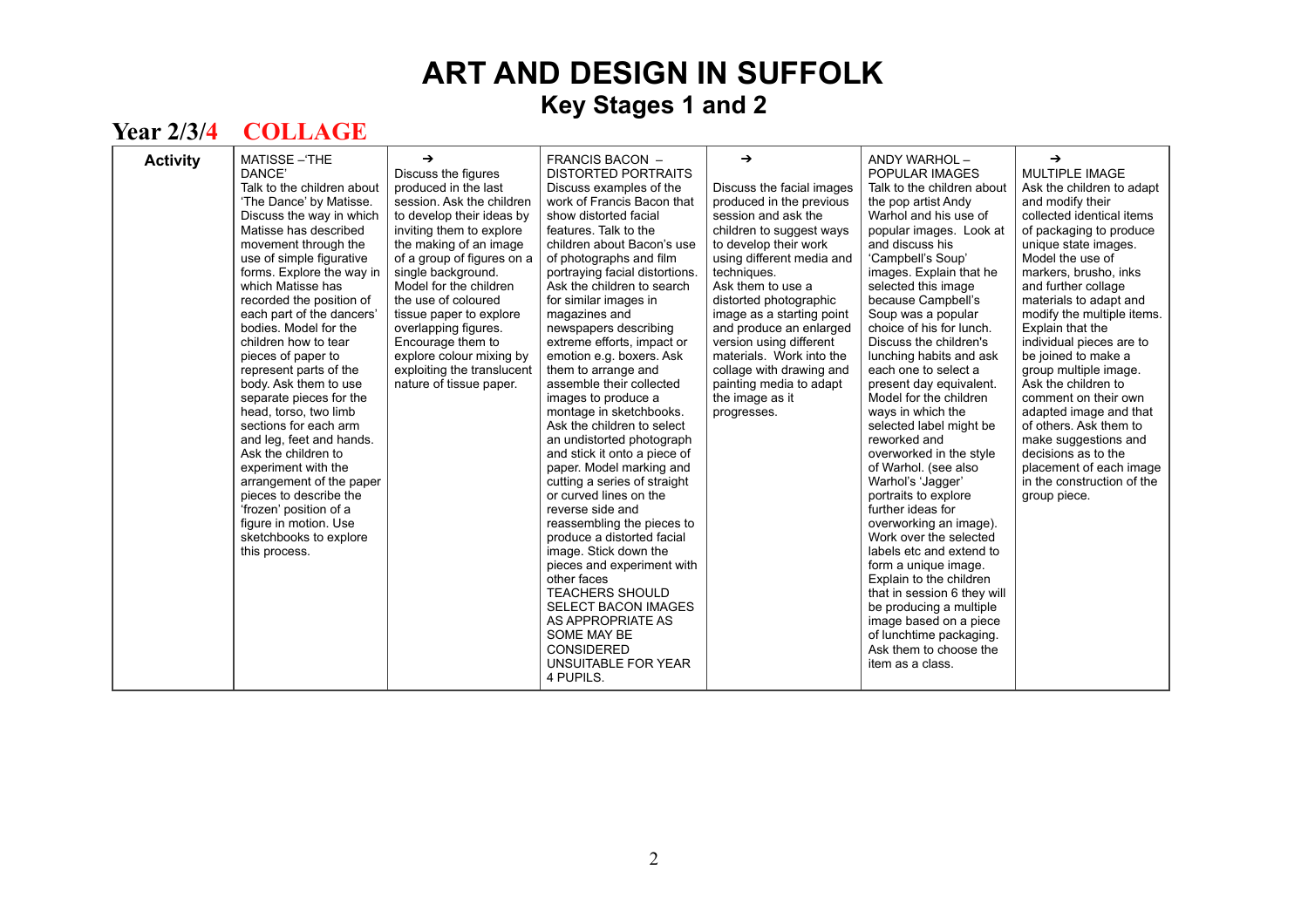| Skills,<br>concepts,<br>knowledge and<br>understanding | Describing the body<br>positions of figures in<br>motion using torn<br>paper.            | Understanding and<br>exploring the translucent<br>nature of tissue papers.<br>Developing ideas and<br>applying knowledge of<br>processes. | Using photographic<br>images as a starting<br>point for artwork.<br>Developing and applying<br>knowledge of the portrait<br>work of Francis Bacon.  | Using own images as a<br>starting point for further<br>work.<br>Transposing imagery using<br>different media and<br>techniques. | Understanding that<br>artists use different<br>starting points for their<br>work.<br>Using objects from<br>everyday life as a starting<br>point for their own work. | Overworking identical<br>designs to produce<br>unique state imagery.<br>Working collaboratively<br>to form a class image. |
|--------------------------------------------------------|------------------------------------------------------------------------------------------|-------------------------------------------------------------------------------------------------------------------------------------------|-----------------------------------------------------------------------------------------------------------------------------------------------------|---------------------------------------------------------------------------------------------------------------------------------|---------------------------------------------------------------------------------------------------------------------------------------------------------------------|---------------------------------------------------------------------------------------------------------------------------|
| <b>Vocabulary</b>                                      | Position<br>Arrange<br>Motion<br><b>Torn</b><br>Represent<br>Torso<br>Limbs              | Figures<br>Position<br>Overlapping<br>Translucency                                                                                        | <b>Distortion</b><br>Portrait<br>Photographic<br>Facial                                                                                             | Starting point<br>Transposing<br>Adapt<br>Modify                                                                                | Equivalent<br>Unique<br>Reworking<br>Overworking                                                                                                                    | Individual<br>Multiple<br>Unique                                                                                          |
| <b>Curriculum</b><br>links                             | Science - the body<br>and movement.<br>PE/Dance - making<br>shapes with the body.        | Science - the body and<br>movement, translucent<br>materials.<br>PE/Dance- making shapes<br>with the body.                                | PSHE/Citizenship -<br>discussion of differences.<br>Literacy - descriptive<br>language.                                                             | Literacy/PSHE/<br>Citizenship-respect for<br>own work and that of<br>others.                                                    | Science - healthy eating<br>Literacy - discussion of<br>own experiences.                                                                                            | PSHE/Citizenship-<br>working with others on a<br>class project.                                                           |
| <b>Resources</b>                                       | Paper,<br>Sugar paper,<br>Sketchbooks.<br>Matisse<br>'The Dance'<br><b>Google Images</b> | Tissue papers,<br>Paper,<br>PVA glue.                                                                                                     | Photographs of faces<br>from magazines and<br>newspapers,<br>PVA glue,<br>Scissors,<br>Paper or sketchbooks.<br>Francis Bacon - Portraits<br>Google | As previous session,<br>Images from previous<br>session.<br>Selected graphic materials,<br>Ready-mix/powder paints,<br>Paper.   | Graphic and paint media,<br>Selected packaging<br>reflecting 'lunching<br>habits'.<br>Andy Warhol<br>'Campbell's Soup'<br>'Jagger'<br><b>Google Images</b>          | PVA glue,<br>Markers.<br>Brusho dye,<br>Inks,<br>Collage materials.                                                       |
| Time                                                   | 1hour                                                                                    | 1hour                                                                                                                                     | 1hour                                                                                                                                               | 1hour                                                                                                                           | 1hour                                                                                                                                                               | 1 hour                                                                                                                    |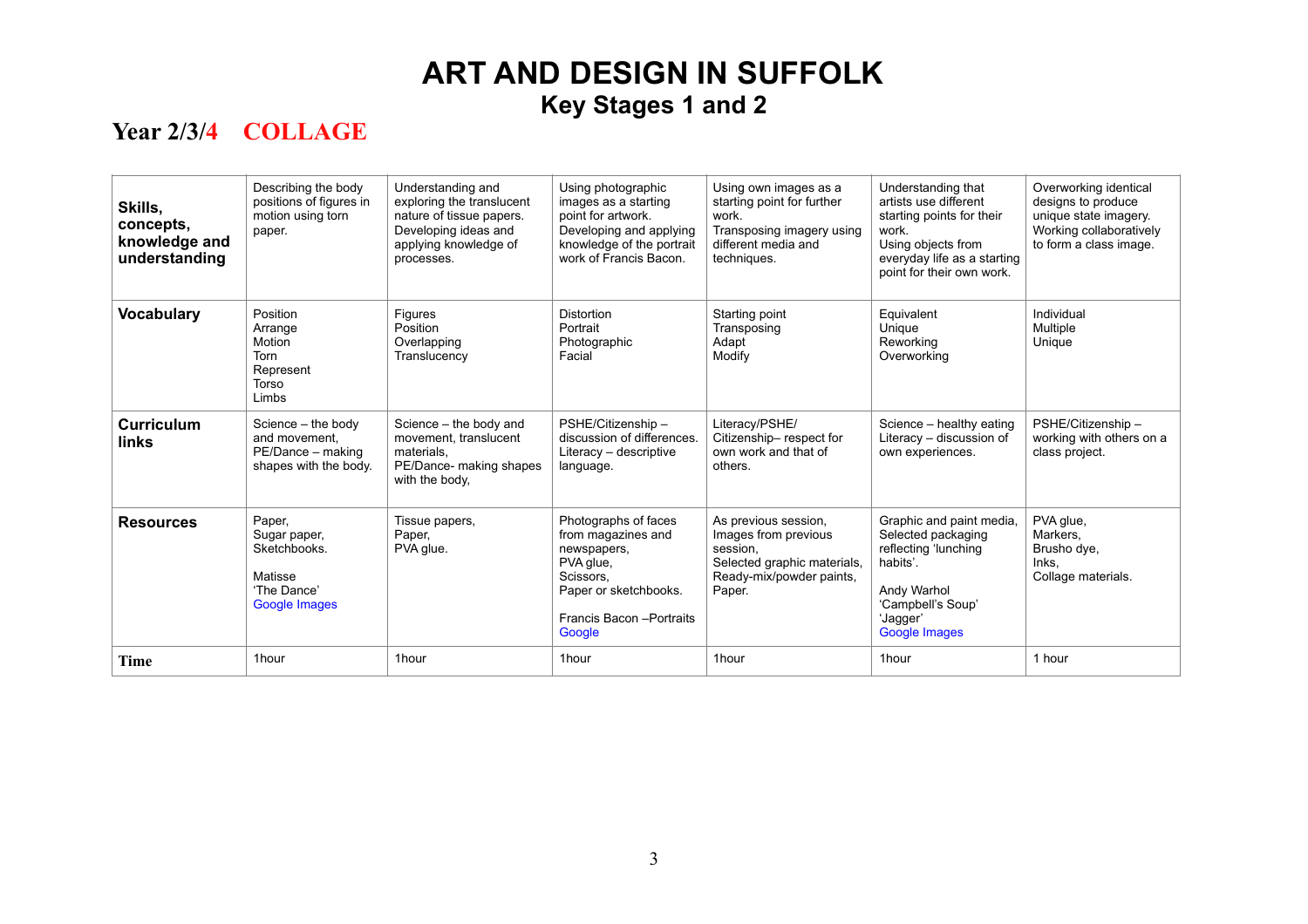#### **Year 2/3/4 COLLAGE**

To receive the second second figure in response  $t \wedge \neg \wedge$ 





|  | d Class display of torn pape Portrait work |              |                                                        |  |
|--|--------------------------------------------|--------------|--------------------------------------------------------|--|
|  | I d figures in response to                 | developed in |                                                        |  |
|  | I a 'Dancers' by Henri Matiss mixed media. |              | ured tissul Group responses to the work of Andy Warhol |  |

4